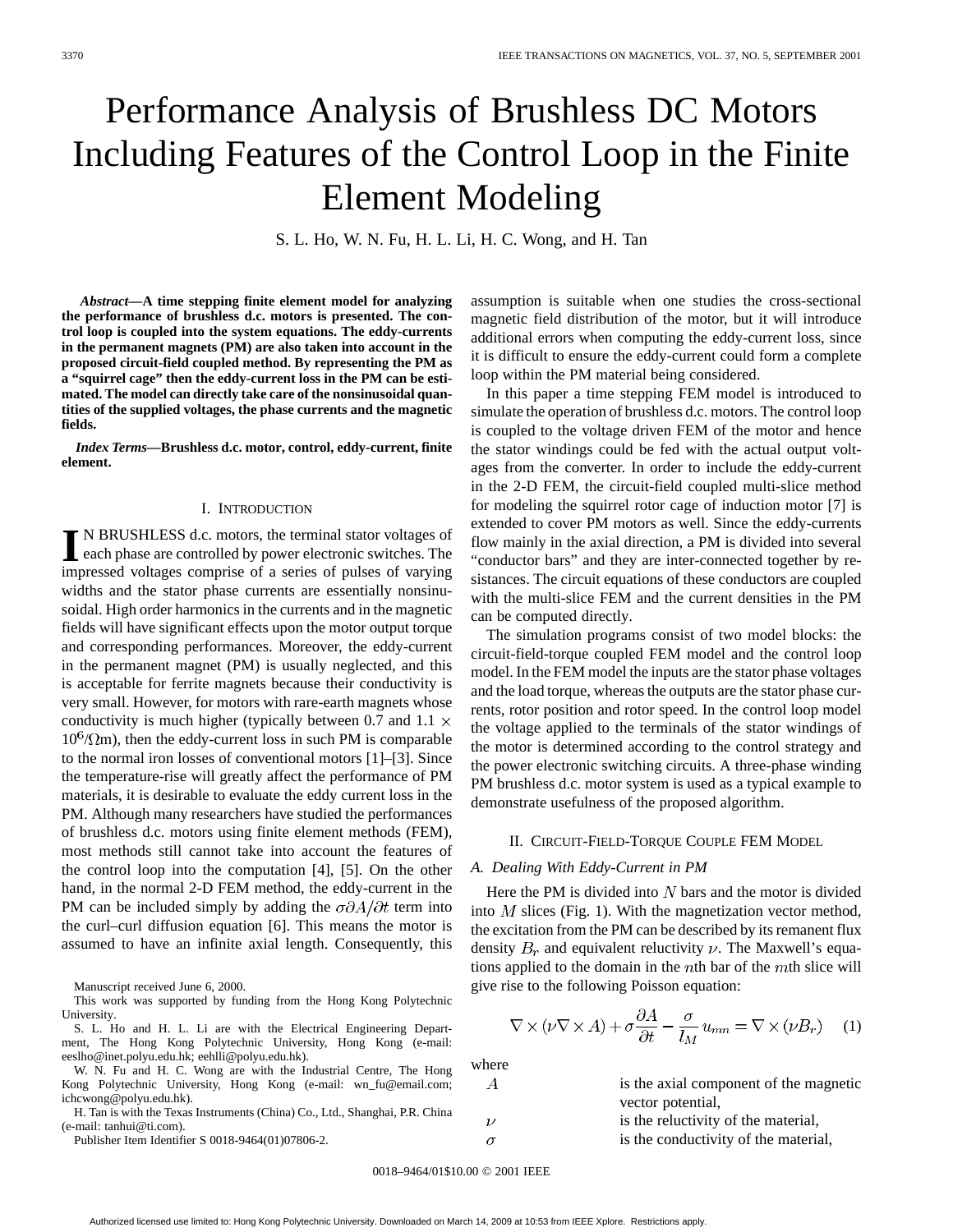

Fig. 1. Equivalent circuit for a PM.

 $u_{mm}$ 

is the voltage between the two terminals of the  $nth$  bar on the  $mth$  slice, and

 $l_M = l/M$  and l is the axial length of the iron core.

The total current in the *th bar of the*  $*m*$ *th slice is:* 

$$
i_{bmn} = \sigma \left( \iint\limits_{\Omega_{mn}} \left( -\frac{\partial A}{\partial t} + \frac{u_{mn}}{l_M} \right) d\Omega \right). \tag{2}
$$

A network for representing the PM is shown in Fig. 1. Two adjacent bars are connected by the end resistor  $R_k$  at the two ends as well as by the inter-bar resistor  $R_i$  along the axial length of the motor. For a network of the PM having  $M$  slices and  $N$  bars, one could trace the loops for the mesh-currents in the clockwise direction and use the  $M \times (N-1)$  mesh currents (labeled  $i_{m1}, i_{m2}, \ldots, i_{m(N-1)}, m = 1, \ldots, M$ ) to describe the circuits as shown in Fig. 1. The branch currents of the bars can be expressed as:

. . . . . . ... . . . . . . ... . . . (3)

where  $i_{m1}, i_{m2}, \ldots, i_{m(N-1)}, (m = 1, \ldots, M)$  are the mesh currents. When  $m = 1$ ,  $K = 0$ . For  $m > 1$ ,  $K = 1$ . Substituting (3) into (2) one obtains the branch equations as:

$$
\sigma \left( \iint\limits_{\Omega_{mn}} \left( -\frac{\partial A}{\partial t} + \frac{u_{mn}}{l_M} \right) d\Omega \right) + \begin{bmatrix} 1 & 0 & 0 & 0 \\ -1 & 1 & 0 & 0 \\ 0 & -1 & 1 & \cdots & 0 \\ & & \vdots & \ddots & \vdots \\ 0 & 0 & 0 & -1 \end{bmatrix} \begin{bmatrix} i_{11} \\ i_{12} \\ i_{13} \\ \vdots \\ i_{1(N-1)} \end{bmatrix} + K \begin{bmatrix} 1 & 0 & 0 & 0 \\ -1 & 1 & 0 & 0 \\ 0 & -1 & 1 & \cdots & 0 \\ & & \vdots & \ddots & \vdots \\ 0 & 0 & 0 & -1 \end{bmatrix} \begin{bmatrix} i_{m1} \\ i_{m2} \\ i_{m3} \\ \vdots \\ i_{m(N-1)} \end{bmatrix} = 0 \quad (4)
$$

where  $m = 1, 2, ..., M$  and  $n = 1, 2, ... N$ . There are totally  $M \times N$  branch equations. The total number of  $M \times (N-1)$ mesh-current equations can be further established. For the loop  $i_{11}, i_{12}, \ldots, i_{1(N-1)}$ :

$$
\sum_{m=1}^{M} \begin{bmatrix} 1 & -1 & 0 & \cdots & 0 \\ 0 & 1 & -1 & \cdots & 0 \\ 0 & 0 & 1 & \cdots & 0 \\ \vdots & \vdots & \vdots & \ddots & \vdots \\ 0 & 0 & 0 & \cdots & -1 \end{bmatrix} \begin{bmatrix} u_{m1} \\ u_{m2} \\ \vdots \\ u_{mN} \end{bmatrix} + (-2R_k)I
$$

$$
\cdot \begin{bmatrix} i_{11} \\ i_{12} \\ \vdots \\ i_{1(N-1)} \end{bmatrix} + (-R_k)I \begin{bmatrix} i_{M1} \\ i_{M2} \\ \vdots \\ i_{M(N-1)} \end{bmatrix} = 0
$$
(5)

where  $I$  is a unit diagonal matrix. For the loop  $i_{m1}, i_{m2}, \ldots, i_{m(N-1)}$   $(m = 2, \ldots, M - 1)$ :

$$
\begin{bmatrix}\n1 & -1 & 0 & \cdots & 0 \\
0 & 1 & -1 & \cdots & 0 \\
0 & 0 & 1 & \cdots & 0 \\
\vdots & \vdots & \vdots & \ddots & \vdots \\
0 & 0 & 0 & \cdots & -1\n\end{bmatrix}\n\begin{bmatrix}\nu_{m1} \\
u_{m2} \\
\vdots \\
u_{m(N-1)}\n\end{bmatrix}
$$
\n
$$
+ KR_iI \begin{bmatrix}\ni_{(m-1)1} \\
i_{(m-1)2} \\
\vdots \\
i_{(m-1)(N-1)}\n\end{bmatrix} + (-2R_i)I
$$
\n
$$
\cdot \begin{bmatrix}\ni_{m1} \\
i_{m2} \\
\vdots \\
i_{(m(N-1))}\n\end{bmatrix} + R_iI \begin{bmatrix}\ni_{(m+1)1} \\
i_{(m+1)2} \\
\vdots \\
i_{(m+1)(N-1)}\n\end{bmatrix} = 0.
$$
\n(6)

Authorized licensed use limited to: Hong Kong Polytechnic University. Downloaded on March 14, 2009 at 10:53 from IEEE Xplore. Restrictions apply.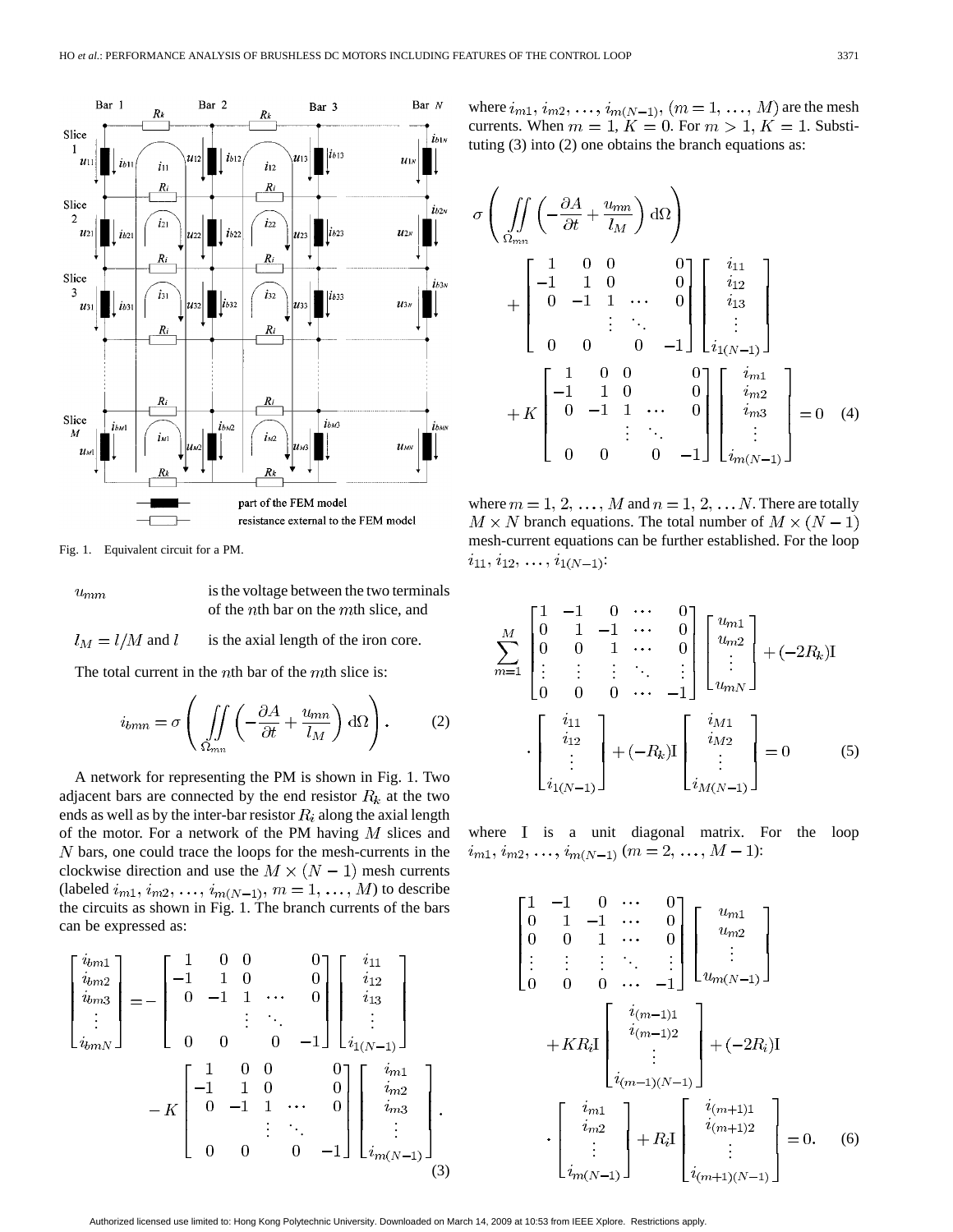When  $m = 2$ ,  $K = 0$ . If  $m > 2$ , then  $K = 1$ . For the loop  $i_{M1}, i_{M2}, \ldots, i_{M(N-1)}$ 

$$
\begin{bmatrix}\n1 & -1 & 0 & \cdots & 0 \\
0 & 1 & -1 & \cdots & 0 \\
0 & 0 & 1 & \cdots & 0 \\
\vdots & \vdots & \vdots & \ddots & \vdots \\
0 & 0 & 0 & \cdots & -1\n\end{bmatrix}\n\begin{bmatrix}\nu_{M1} \\
u_{M2} \\
\vdots \\
u_{M(N-1)}\n\end{bmatrix}
$$
\n
$$
+ (-R_k)\mathbf{I}\n\begin{bmatrix}\ni_{11} \\
i_{12} \\
\vdots \\
i_{1(N-1)}\n\end{bmatrix} + R_i\mathbf{I}\n\begin{bmatrix}\ni_{(M-1)1} \\
i_{(M-1)2} \\
\vdots \\
i_{(M-1)(N-1)}\n\end{bmatrix}
$$
\n
$$
+ (-R_k - R_i)\mathbf{I}\n\begin{bmatrix}\ni_{M1} \\
i_{M2} \\
\vdots \\
i_{M(N-1)}\n\end{bmatrix} = 0.
$$
\n(7)

The magnetic field equation (1) together with the branch equation  $(4)$  and the mesh-current equations  $(5)$ – $(7)$ , will give rise to the basic governing formulas in the PM domain.

# *B. Basic Equations in Other Domains*

In the stator conductor domain, the field equation is:

$$
\nabla \times (\nu \nabla \times A) - (i_s/S) = 0 \tag{8}
$$

where  $i_s$  is the stator phase current and S is the total crosssectional area of one turn on one coil side (parallel branches are considered as one turn). The stator circuit equation of one phase is:

$$
l_M N_{\phi 1} \sum_{m=1}^{M} \left( \iint_{\Omega_m^+} \frac{\partial A}{\partial t} d\Omega - \iint_{\Omega_m^-} \frac{\partial A}{\partial t} d\Omega \right) \newline \sum_{m=1}^{M} \iint_{\Omega_m^+ + \Omega_m^-} d\Omega \newline + R_1 i_s + L_\sigma \frac{di_s}{dt} = u_s \tag{9}
$$

where

| $R_{1}$ |          |  | is the total stator resistance of one phase |  |  |
|---------|----------|--|---------------------------------------------|--|--|
|         | winding, |  |                                             |  |  |
|         |          |  |                                             |  |  |

 $L_{\sigma}$ is the leakage inductance of the end windings,  $N_{\phi 1}$ is the total number of serial connected conductors per phase,

is the applied voltage on the stator phase, and  $u_s$ 

 $\Omega^+$  and  $\Omega^-$  are, respectively, the cross-sectional areas of the "go" and "return" side of the phase conductors of the coils.

The field equation in the iron domains and in the air-gap is

$$
\nabla \times (\nu \nabla \times A) = 0. \tag{10}
$$

## *C. Global System Equations*

The FEM equations together with the stator circuit equations and the torque balance equation will give rise to the large nonlinear equations of the system. The unknowns are, respectively, the magnetic vector potentials, the currents in the stator windings, the voltage of the bars (PM domain) on each slice, the mesh-current in the PM network, the rotor speed and the rotor position. The input excitations are the stator voltages and the remanent flux density  $B_r$  in the PM domain. The Backward Euler's method is used to discretize the time variable. The set of system equations is solved by the sub-block method [8]. When the magnetic field distribution and current as well as their changing against time are known, the eddy-current loss and iron loss can be computed directly [9].

### III. SIMULATION OF THE CONTROL LOOP

The impressed terminal voltages are determined by the controller. In the control loop simulation, the inputs are either the speed reference or the current reference. The feedback signals are the stator phase currents, the rotor position and the rotor speed. The outputs are the stator phase voltages.

## *A. Current Hysteresis Control*

The magnitude of the current reference  $I^*_{s}$  can be input or determined by the proportional and integral (PI) controller of the speed loop from:

$$
I_s^* = \begin{cases} K_p(\omega^* - \omega) + I_{I(k)}^* & -I_{\text{max}} \le I_s^* \le I_{\text{max}} \\ I_{\text{max}} & I_s^* > I_{\text{max}} \\ -I_{\text{max}} & I_s^* < -I_{\text{max}}. \end{cases}
$$
(11)

where  $I^*_{I(k)}$  is

$$
\begin{cases}\nI_{I(0)}^* = 0 \\
I_{I(k)}^* = I_{I(k-1)}^* + \frac{\omega^* - \omega}{T_s} \Delta T.\n\end{cases} \tag{12}
$$

In (11) and (12),  $\omega^*$  is the reference value of the input rotor speed;  $\omega$  is the rotor speed feedback from the motor;  $K_p$  and  $T<sub>s</sub>$  are, respectively, the proportionality factor and the integral factor;  $\Delta T$  is the step size and  $I_{\text{max}}$  is the maximum allowable value of the stator current. The current reference is:

$$
i_s^* = I_s^* i^* \tag{13}
$$

where  $i^*$  is the expected current waveform but with unit magnitude. The stator voltage is controlled by the following current hysteresis loop when  $i_s^* \neq 0$ :

$$
u_{s(k)} = \begin{cases} +U_D & i_s < i_s^* - \Delta i \\ -U_D & i_s > i_s^* + \Delta i \\ u_{s(k-1)} & i_s^* - \Delta i \le i_s \le i_s^* + \Delta i \end{cases} \tag{14}
$$

where  $U_D$  is the magnitude of the voltage output from the converter (Fig. 2) and  $2\Delta i$  is the width of the control band. When  $i_s^* = 0$ , the associated circuit will be open-circuited. When one of the stator windings is open-circuited, e.g.,  $i_A = 0$ , then this additional constraint should be included in the system equations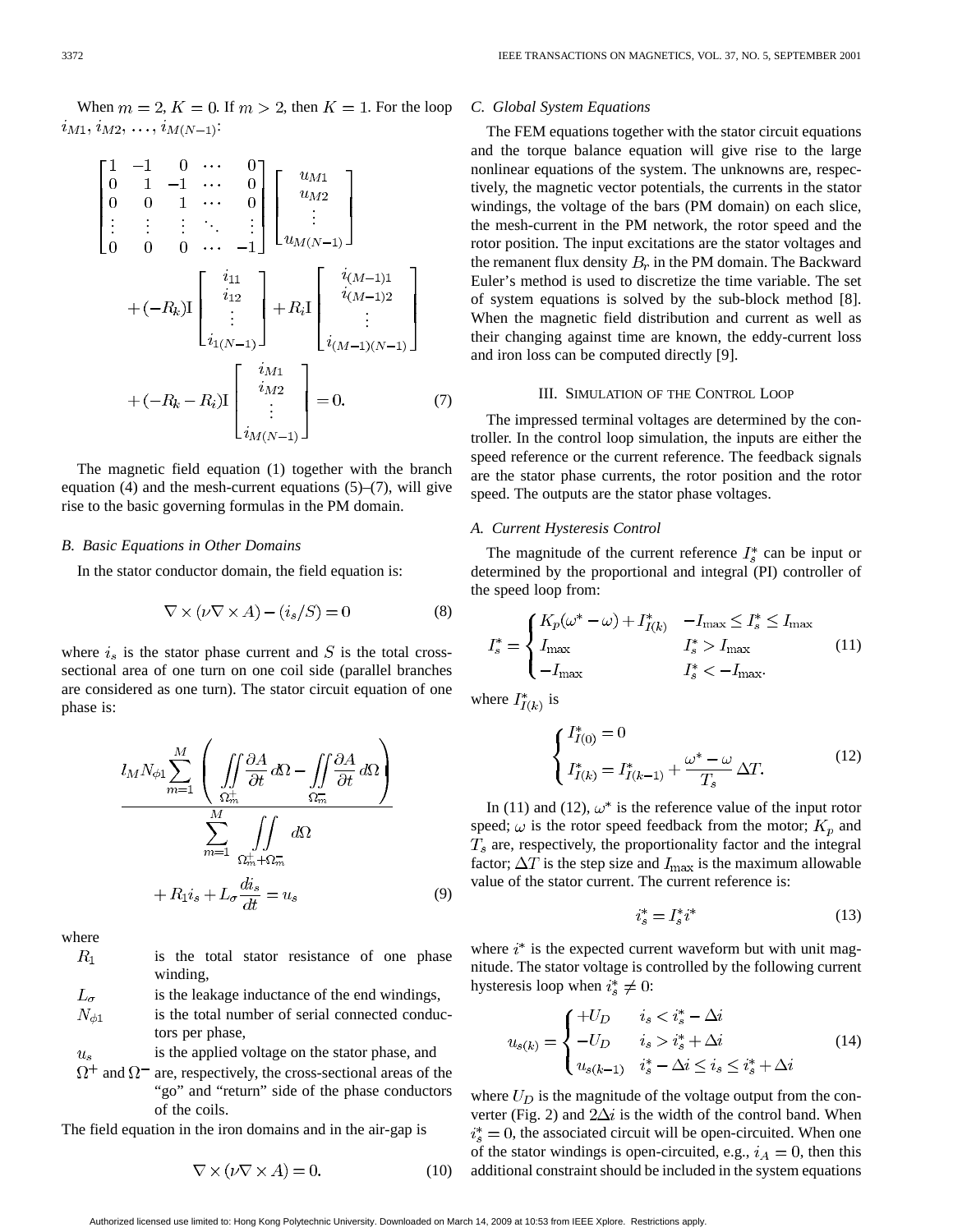

Fig. 2. Representation of the switching elements.

TABLE I REPRESENTATION OF THE FREE WHEELING DIODES

|    | Before switching off |                        | After switching off        |
|----|----------------------|------------------------|----------------------------|
|    |                      | When $ i_A \neq 0$     | After $ i_A $ reaches zero |
| Īf | $i_4>0$              | $u_4 = -U_D$           | Open circuit               |
|    | i.<0                 | $u_4$ =+U <sub>D</sub> | Open circuit               |

in a manner which is similar to that commonly used in dealing with homogeneous boundary conditions in FEM analysis.

When the motor currents are controlled with hysteresis-regulator, usually the switching period is smaller than the step size of the time stepping method. If the currents change quickly, the computed currents will not fall within the hysteresis band and a large error will appear. In such case the step size will be automatically reduced to half of its original value.

#### *B. PWM Voltage Control*

The stator phase current can also be controlled by changing the values of the voltages applied to the terminals of the stator windings by the PI method. The changes in the voltages are implemented by using pulse-width modulation (PWM). The time period of the PWM carrier is usually smaller than the time stepping size. The average stator voltage during the stepping period is used as the input voltage in the FEM. Thus if the effect of the very high-order harmonics can be ignored, it is not necessary to use very small step size and the computing time can be reduced significantly.

## *C. Effect of Diodes in Parallel With the Switch Elements*

The electronic switch is simply taken as an ideal switch. When it is turned on it is short-circuited, while if it is turned off it is open circuited. The effect of the free wheeling diodes connected in parallel with the switch elements is included in the modeling of the switch elements. For example, before the switch  $T_1$  is turned off, the phase current  $i_A$  is positive (Fig. 2). By the time when the switch  $T_1$  is turned off,  $i_A$  will not suddenly fall to zero due to the inductance in the circuit. Actually it will continue to flow through the diode connected in parallel with  $T_2$ . Therefore  $u<sub>A</sub>$  is equal to  $-U<sub>D</sub>$  during this time period. When  $i_A$  decreases to zero, then phase A will be open-circuited. The effect of the free wheeling diode upon phase  $A$  is summarized as in Table I.



Fig. 3. Computed flux distribution at steady-state operation.



Fig. 4. Profile of the computed stator current.



Fig. 5. Measured stator current.

## IV. APPLICATION

A three phase-winding brushless d.c. motor (900 W / 24 V, 11 poles, 24 stator slots, 136 rpm, using Nd–Fe–B as excitation) is used as a typical example to demonstrate the proposed method. The motor is driven by a converter with two-phase-on excitation. In the multi-slice FEM the motor is divided into six slices and at each slice the mesh has 6654 nodes with 8912 elements. The time step size is  $75 \mu s$ . The computed steady-state flux distribution is shown in Fig. 3. The computed and measured stator currents when the motor is fed with PWM voltages are shown in Figs. 4 and 5, respectively. The profile of the computed eddy-current loss in the PM is shown in Fig. 6. The averages of the eddy-current loss in the PM and the iron loss are 11.94 W and 20.95 W, respectively. The computed results show that the eddy-current loss in the PM is mainly caused by the commutation of the currents in stator windings.